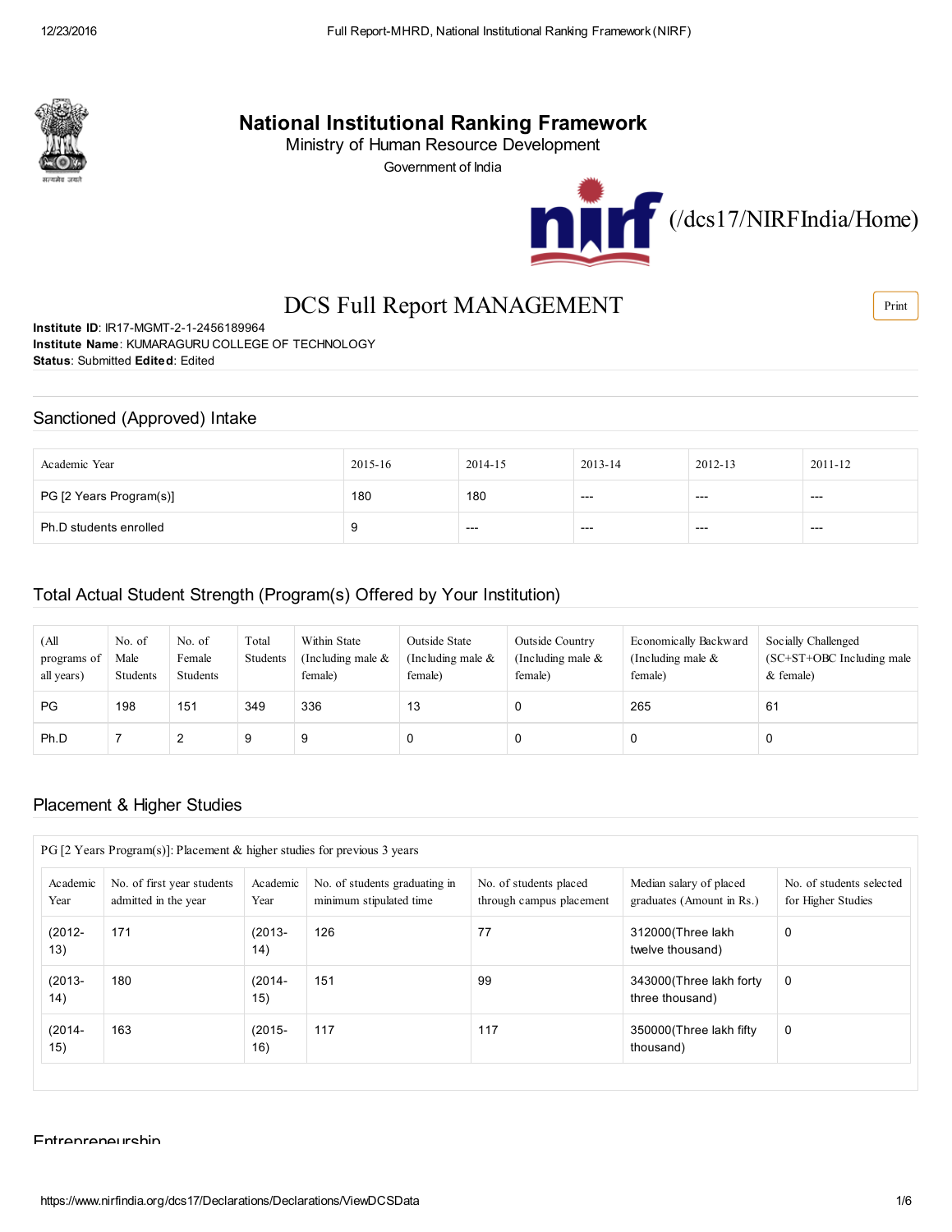#### Entrepreneurship

No. of sustained spin-off companies set up over the previous 5 years (2011-2016)(Companies started by the Students/Alumni/Faculty in the institutions business incubators):  $\sqrt{40}$ 

### Top University Admission Data

| No. of graduating students from your institution who were admitted into Top University/Institution to pursue higher studies in the year 2015-16:   0 |
|------------------------------------------------------------------------------------------------------------------------------------------------------|
| No. of PG students admitted into your institutions from Top Institution in the year 2015-16:<br>167                                                  |
| No. of Ph.D students admitted into your institutions from Top Institution in the year 2015-16: $\mid 0 \mid$                                         |
| Total No.of PG & Ph.D students admitted:   167                                                                                                       |

#### Ph.D Student Details

| No. of Ph.D students graduated (including Integrated Ph.D) |         |         |  |  |  |
|------------------------------------------------------------|---------|---------|--|--|--|
| 2015-16                                                    | 2014-15 | 2013-14 |  |  |  |
|                                                            | $\sim$  | د.      |  |  |  |
|                                                            |         |         |  |  |  |

### Faculty Details

|           | $\#$           | Name                    | Age | Designation                | Gender | Oualification | Experience (In Months) |
|-----------|----------------|-------------------------|-----|----------------------------|--------|---------------|------------------------|
| 0         | $\mathbf{1}$   | A Latha                 | 37  | <b>Assistant Professor</b> | Female | <b>MBA</b>    | 159                    |
| $\bullet$ | $\overline{2}$ | A Priya Dharshini       | 38  | <b>Assistant Professor</b> | Female | <b>MBA</b>    | 134                    |
| $\bullet$ | 3              | A Senthil Kumar         | 38  | <b>Assistant Professor</b> | Male   | <b>MBA</b>    | 172                    |
| $\bullet$ | 4              | Anshul Saxena           | 29  | <b>Assistant Professor</b> | Male   | <b>MBA</b>    | 76                     |
| $\bullet$ | 5              | <b>BL Lakshmi Meera</b> | 39  | <b>Assistant Professor</b> | Female | Ph.D          | 98                     |
| $\bullet$ | 6              | <b>B</b> Poongodi       | 40  | <b>Assistant Professor</b> | Female | Ph.D          | 175                    |
| $\bullet$ | $\overline{7}$ | Balasubramaniam C G S   | 39  | Other                      | Male   | C.S.          | 156                    |
| $\bullet$ | 8              | Dr Narasimhan           | 48  | Other                      | Male   | Ph.D          | 276                    |
| $\bullet$ | 9              | Dr Suresh Kumar P       | 62  | Other                      | Male   | Ph.D          | 324                    |
| $\bullet$ | 10             | Eben David              | 40  | <b>Assistant Professor</b> | Female | <b>MBA</b>    | 88                     |
| $\bullet$ | 11             | K R Ayyasamy            | 73  | Other                      | Male   | <b>MBA</b>    | 480                    |
| $\bullet$ | 12             | K Senthamarai Kannan    | 46  | <b>Assistant Professor</b> | Male   | <b>MBA</b>    | 308                    |
| 0         | 13             | Kannan V                | 51  | Professor                  | Male   | Ph.D          | 338                    |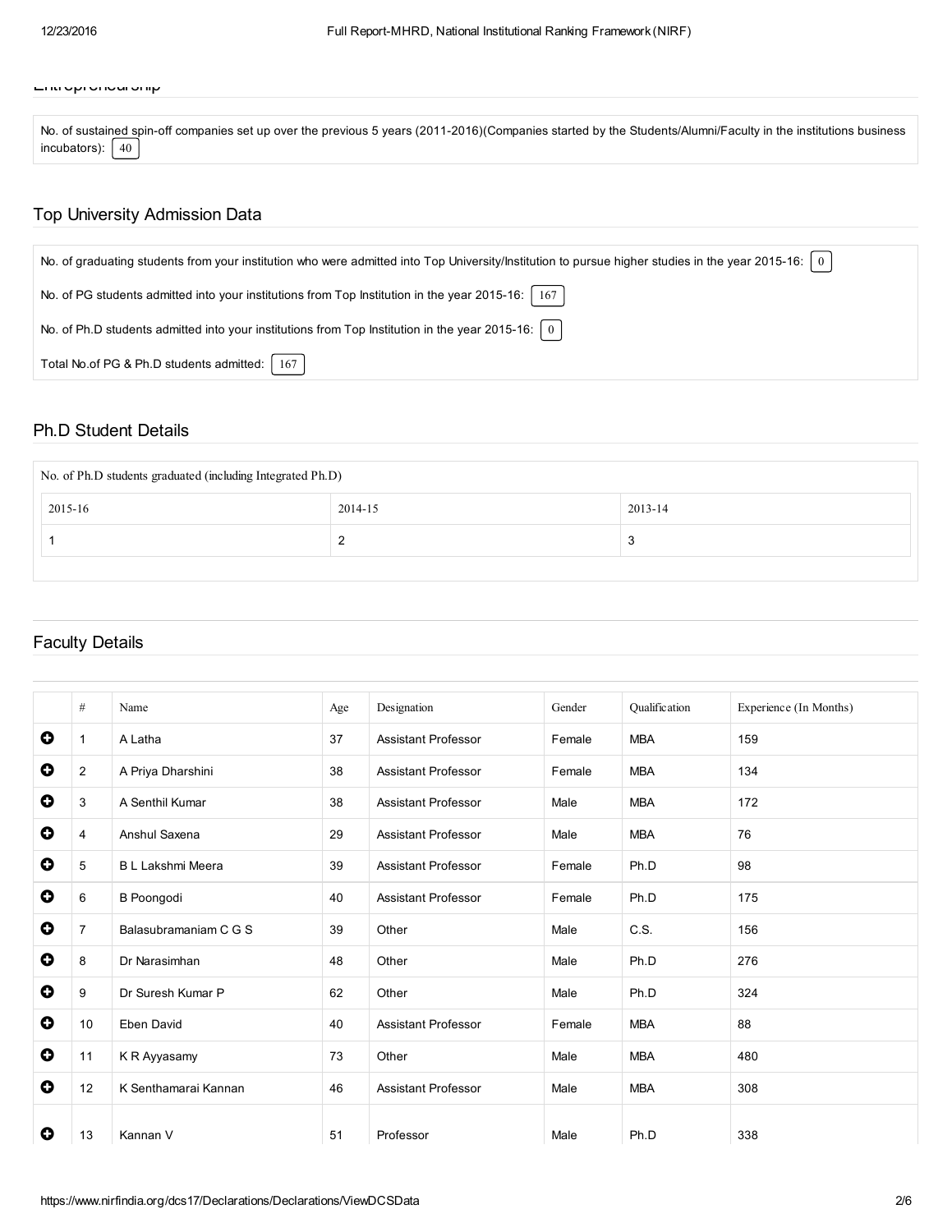| $\bullet$ | 14     | Karunanidhi           | 49 | Other                      | Male   | B.Sc.      | 300 |
|-----------|--------|-----------------------|----|----------------------------|--------|------------|-----|
| $\bullet$ | 15     | Lakshmi S             | 31 | <b>Assistant Professor</b> | Female | <b>MBA</b> | 64  |
| $\bullet$ | 16     | M Deepa               | 37 | <b>Assistant Professor</b> | Female | <b>MBA</b> | 167 |
| $\bullet$ | 17     | M Kirupa Priyadarsini | 37 | Associate Professor        | Female | Ph.D       | 166 |
| $\bullet$ | 18     | Mary Cherian          | 51 | Professor                  | Female | Ph.D       | 346 |
| $\bullet$ | 19     | Mukesh Dev            | 37 | Associate Professor        | Male   | <b>MBA</b> | 122 |
| $\bullet$ | 20     | P Mohanamani          | 37 | Assistant Professor        | Female | Ph.D       | 145 |
| $\bullet$ | 21     | P Nalini              | 34 | <b>Assistant Professor</b> | Female | Ph.D       | 91  |
| $\bullet$ | 22     | P Senthil Prakash     | 32 | <b>Assistant Professor</b> | Male   | <b>MBA</b> | 131 |
| $\bullet$ | 23     | Prabakaran P          | 46 | Other                      | Male   | B.E        | 254 |
| $\bullet$ | 24     | Prabhu K              | 32 | Assistant Professor        | Male   | <b>MBA</b> | 70  |
| $\bullet$ | 25     | R Gokilavani          | 35 | Assistant Professor        | Female | Ph.D       | 128 |
| $\bullet$ | 26     | R Hemanalini          | 38 | <b>Assistant Professor</b> | Female | Ph.D       | 174 |
| $\bullet$ | 27     | R Vinayagasundaram    | 47 | Associate Professor        | Male   | Ph.D       | 291 |
| $\bullet$ | 28     | Resham M              | 38 | <b>Assistant Professor</b> | Female | <b>MBA</b> | 159 |
| $\bullet$ | 29     | S Jaisankar           | 51 | Associate Professor        | Male   | Ph.D       | 286 |
| $\bullet$ | 30     | S Sangeetha           | 35 | <b>Assistant Professor</b> | Female | <b>MBA</b> | 157 |
| $\bullet$ | 31     | S Shanmugam           | 63 | Other                      | Male   | Ph.D       | 448 |
| $\bullet$ | 32     | S Swaminathan         | 59 | Professor                  | Male   | <b>MBA</b> | 461 |
| $\bullet$ | 33     | Saraswathi T A        | 32 | <b>Assistant Professor</b> | Female | <b>MBA</b> | 84  |
| $\bullet$ | 34     | Sundararaman          | 58 | Other                      | Male   | <b>MBA</b> | 372 |
| $\bullet$ | 35     | Thiruvengadam S A     | 48 | Other                      | Male   | M.Tech     | 288 |
| $\bullet$ | 36     | V Kaarthiekheyan      | 48 | Associate Professor        | Male   | Ph.D       | 263 |
| $\bullet$ | 37     | V R Nedunchezhian     | 53 | Professor                  | Male   | Ph.D       | 369 |
| $\bullet$ | $38\,$ | Vijayaraghavan R      | 69 | Other                      | Male   | M.Sc.      | 560 |
| $\bullet$ | 39     | Vijila Kennedy        | 50 | Professor                  | Female | Ph.D       | 332 |

## Financial Resources: Utilised Amount for the Capital & Operational expenditure for previous 3 years

| Financial Year                                                                                       | 2015-16                | 2014-15                      | $2013 - 14$                 |  |  |  |
|------------------------------------------------------------------------------------------------------|------------------------|------------------------------|-----------------------------|--|--|--|
|                                                                                                      | Utilised Amount        | Utilised Amount              | Utilised Amount             |  |  |  |
| Annual Capital Expenditure on Academic Activities and Resources (excluding expenditure on buildings) |                        |                              |                             |  |  |  |
| Library                                                                                              | 306000 (Three lakh six | 969000 (Nine lakh sixty nine | 1224000 (Twelve lakh twenty |  |  |  |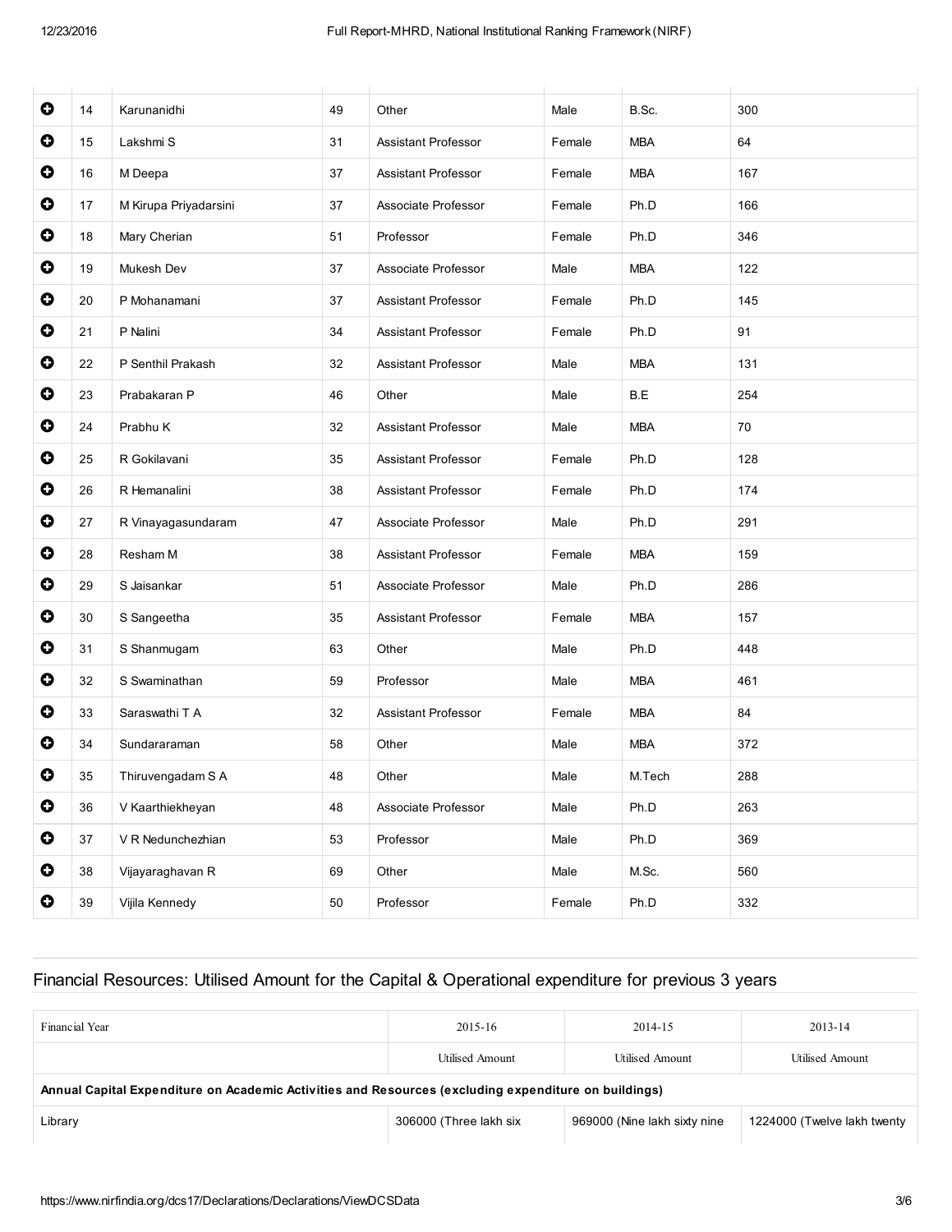|                                                                                                                                                                                     | thousand)                                                      | thousand)                                                        | four thousand)                                           |
|-------------------------------------------------------------------------------------------------------------------------------------------------------------------------------------|----------------------------------------------------------------|------------------------------------------------------------------|----------------------------------------------------------|
| New Equipment for Laboratories                                                                                                                                                      | 1241000 (Twelve Lakh Forty<br>One thousand)                    | 101000 (One Lakh One<br>thousand)                                | 3019000 (Thirty lakh Ninteen<br>thousand)                |
| <b>Engineering Workshops</b>                                                                                                                                                        | $0$ (Zero)                                                     | $0$ (Zero)                                                       | $0$ (Zero)                                               |
| <b>Studios</b>                                                                                                                                                                      | $0$ (Zero)                                                     | $0$ (Zero)                                                       | $0$ (Zero)                                               |
| Other suitably identified academic activities                                                                                                                                       | $0$ (Zero)                                                     | $0$ (Zero)                                                       | $0$ (Zero)                                               |
| <b>Annual Operational Expenditure</b>                                                                                                                                               |                                                                |                                                                  |                                                          |
| Salaries (Teaching and Non Teaching staff)                                                                                                                                          | 16926000 (One Crore Sixty<br>Nine lakh Twenty Six<br>thousand) | 15937000 (One Crore Fifty<br>Nine lakh Thirty Seven<br>thousand) | 13590000 (One Crore Thirty<br>Five lakh Ninety thousand) |
| Maintenance of Academic Infrastructure or consumables, other<br>running expenditures, Seminars/Conferences/Workshops etc.<br>(excluding maintenance of hostels and allied services) | 4864000 (Forty Eight Lakh<br>Sixty Four Thousand)              | 2684000 (Twenty Six Lakh)<br>Eighty Four Thousand)               | 2415000 (Twenty Four Lakh)<br>Fifteen thousand)          |

## Women Diversity

No. of women members in senior administrative positions, such as Head of Departments, Dean or Institute Heads in previous academic year (2015-16):  $\boxed{4}$ 

#### IPR

| Calendar Year            | 2015 | 2014 | 2013 |
|--------------------------|------|------|------|
| No. of Patents Filed     |      |      |      |
| No. of Patents Published |      |      |      |
| No. of Patents Granted   |      |      |      |
| No. of Patents Licensed  |      |      |      |

#### Did your institution transferred atleast one technology in the previous three years?:  $\sqrt{\frac{N_o}{N_o}}$

| Financial Year                          | 2015-16 | 2014-15 | 2013-14 |
|-----------------------------------------|---------|---------|---------|
| Earning From Patents (Amount in Rupees) |         |         |         |
| Enter Amount in Words                   | Zero    | Zero    | Zero    |

## Sponsored Research Details

| Financial Year                  | 2015-16 | 2014-15 | 2013-14 |
|---------------------------------|---------|---------|---------|
| Total no. of Sponsored Projects | -3      | O       | 0       |
| Total no. of Funding Agencies   | 3       | 0       | 0       |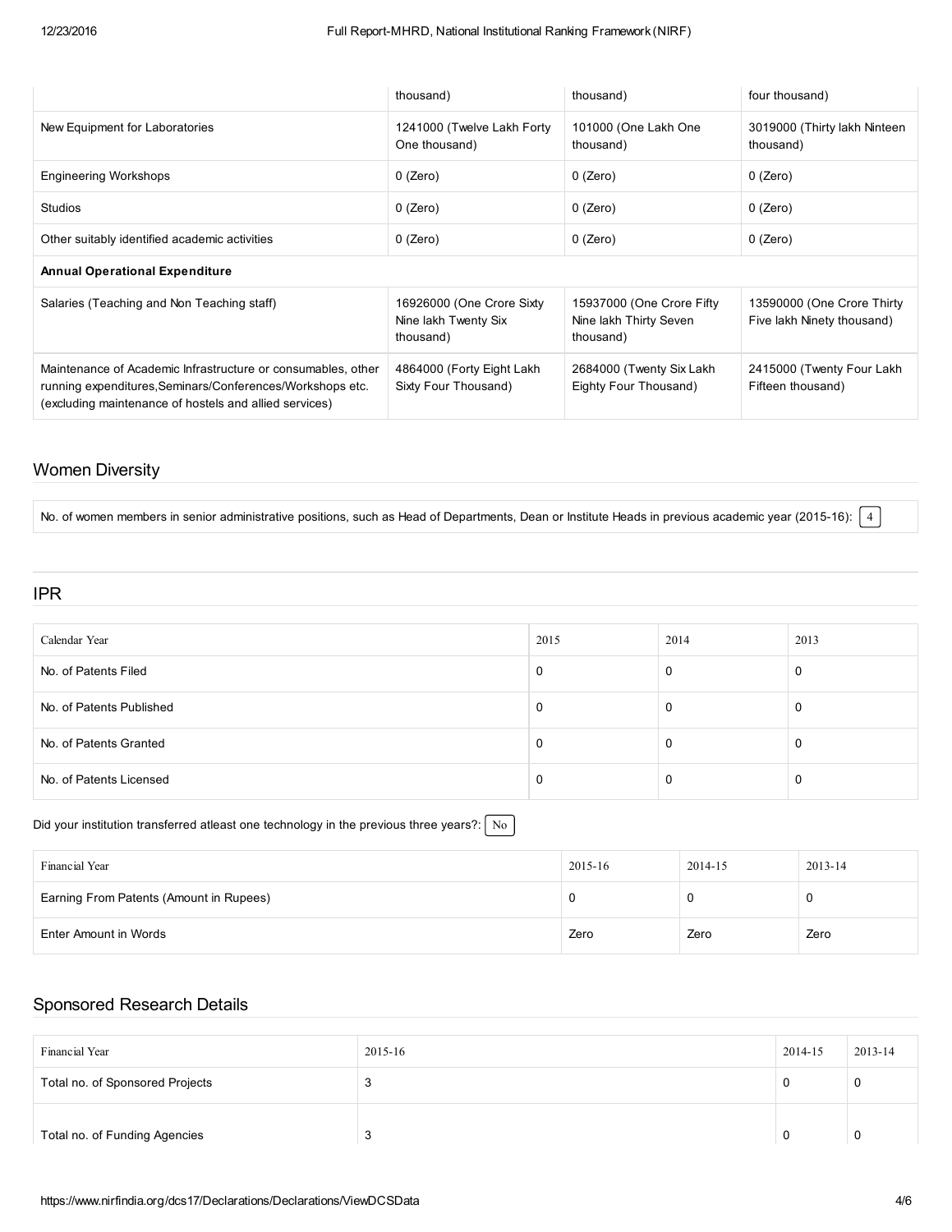| Total Amount Received (Amount in Rupees) | 141950                                                  |      |      |
|------------------------------------------|---------------------------------------------------------|------|------|
| Amount Received in Words                 | One Lakh Forty one thousand nine hundred and fifty only | Zero | Zero |

## Consultancy Project Details

| Financial Year                                     | 2015-16                                                           | 2014-15                                                     | 2013-14                                 |
|----------------------------------------------------|-------------------------------------------------------------------|-------------------------------------------------------------|-----------------------------------------|
| Total no. of Consultancy Projects                  | 10                                                                | 2                                                           | 4                                       |
| Total no. of Client Organizations                  |                                                                   |                                                             | 3                                       |
| <b>Total Amount Received (Amount</b><br>in Rupees) | 3808820                                                           | 1210452                                                     | 997000                                  |
| Amount Received in Words                           | Thirty eight lakh eight thousand eight hundred<br>and twenty only | Twelve lakh ten thousand four hundred<br>and fifty two only | Nine Lakh Ninety seven<br>thousand only |

### Executive Development Program

| Financial Year                              | 2015-16 | 2014-15 | $2013 - 14$ |
|---------------------------------------------|---------|---------|-------------|
| Total no. of Executive Development Programs | 0       | 0       |             |
| Total no. of Participants                   | 0       | 0       |             |
| Total Annual Earnings (Amount in Rupees)    | 0       | 0       |             |
| Total Annual Earnings in Words              | Zero    | Zero    | Zero        |

## Facilities for PCS: Facilities of physically challenged students

| 1. Do your institution buildings have Lifts/Ramps?                                                                                                         | Yes, in some of the<br>buildings |
|------------------------------------------------------------------------------------------------------------------------------------------------------------|----------------------------------|
| 2. Do your institution have provision for walking aids, including wheelchairs and transportation from one building to another for<br>handicapped students? | Yes, in all the buildings        |
| 3. Do your institution buildings have specially designed toilets for handicapped students?                                                                 | Yes, in some of the<br>buildings |

## Upload Prescribed Formats

| Srno | Format Name                                | Download                                                                                                    |
|------|--------------------------------------------|-------------------------------------------------------------------------------------------------------------|
|      | Consultancy Project Details (Parameter 2D) | Download uploaded format<br>(/dcs17/Uploads/ConsultancyProje<br>MGMT-2-1-<br>2456189964_ConsultancyProjectI |